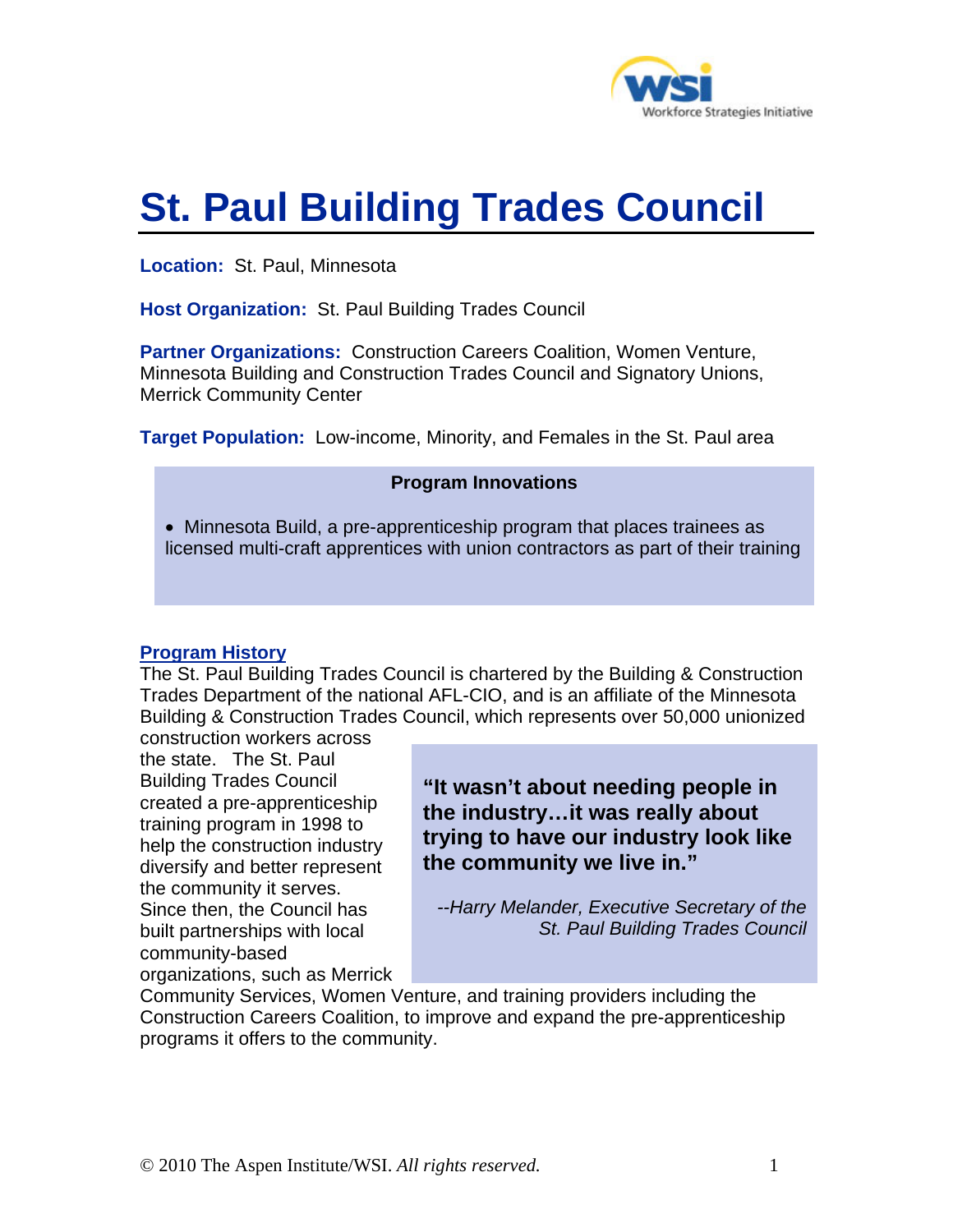

# **Program Summary**

The original St. Paul Building Trades Council pre-apprenticeship program, now known as the Environmental and Construction Workers Training Program, is offered every winter to prepare the pre-apprentices for placement in the spring when many construction projects are beginning and the demand for new apprentices is high. Interested applicants must first attend an informational session to learn about the construction industry including the working conditions and workplace culture.

After the informational session, participants still interested are given a math test. Applicants who pass the test must then be interviewed by a panel of industry experts, which often includes contractors, apprenticeship coordinators, and other industry representatives. During the interview, applicants are screened on their motivation and interest in pursuing a long-term career in construction. Through this process an average of 25 - 35 applicants are selected each year to participate in pre-apprenticeship training.

The training includes eight weeks of hands-on training and classroom instruction. The training **curriculum** provides students with an introduction to the construction industry and builds relevant skills and knowledge in areas such as blueprint reading, tool identification and use, construction materials and safety. The 40 hour per week training simulates the construction work environment in a lab

## **Minnesota Build**

The Construction Careers Coalition, a training group and partner of the St. Paul Building Trades Council, organizes and leads Minnesota Build, another pre-apprenticeship program. Participants in Minnesota Build first go through three weeks of training and cover topics related to soft skills, the history and culture of unions, financial literacy, and math remediation. During these first three weeks, participants also engage in some hands-on learning through rotations with participating unions.

After the first three weeks, participants are placed with union contractors as Minnesota Build Apprentices, which are multi-craft apprenticeships licensed by Minnesota's Department of Labor. Apprentices earn an hourly wage, but receive no benefits and commonly work on large publicly-funded projects such as the Minnesota Twins' Stadium.

Through this process, the apprentice and contractor evaluate one another, and if both are satisfied, the contractor is asked to sponsor the trainee's apprenticeship training. Apprentices may rotate to different contractors until they find the trade and contractor best matched to their interests and skills, and may also be placed as a helper if they wish to pursue a licensed trade.

The last Minnesota Build class was in 2008, and the program has been suspended until the construction industry recovers from the recession.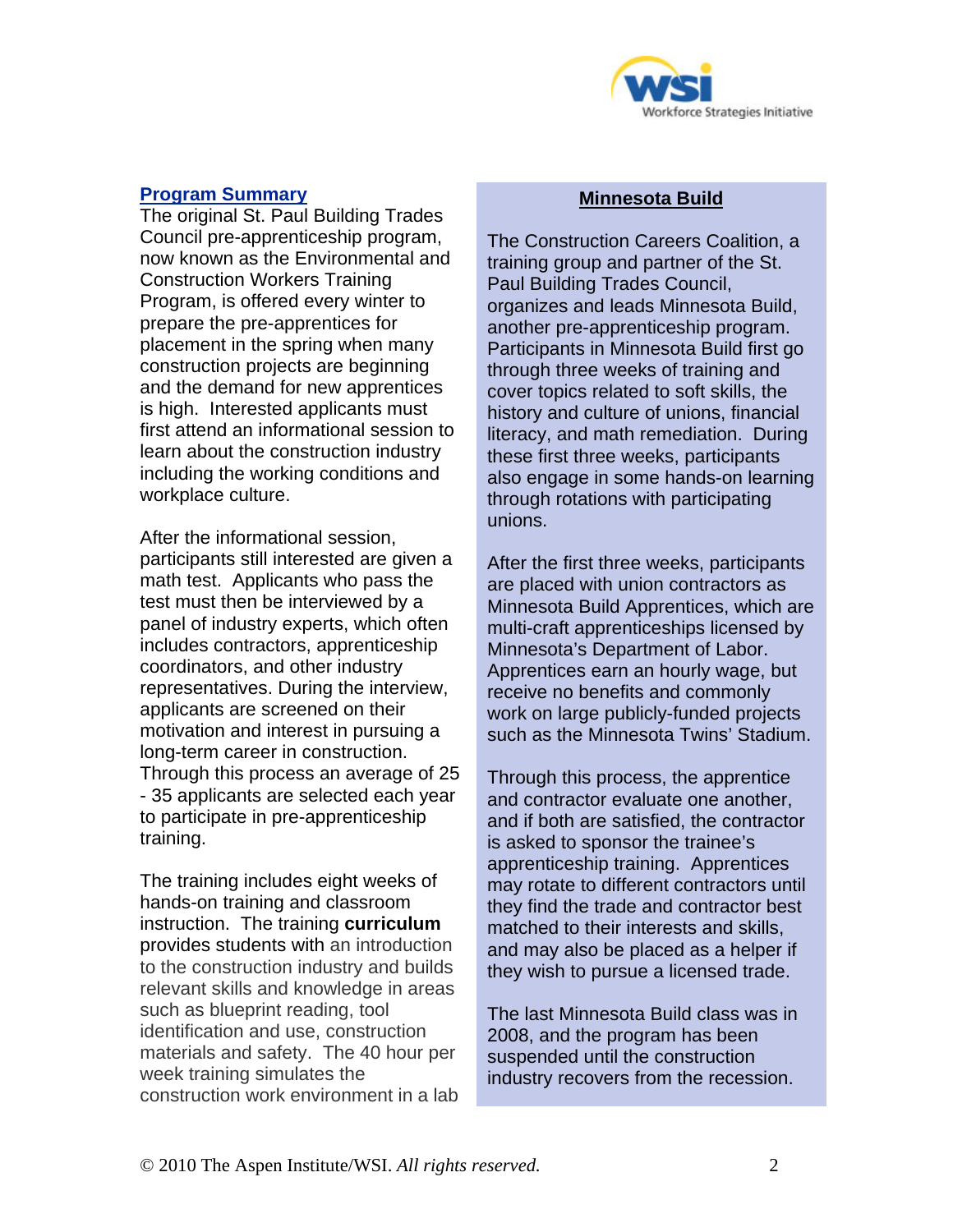

setting. During training, students receive **support services** including case management, assistance with obtaining a driver's license, and drug testing. The St. Paul Council works with a network of community-based organizations to provide these services and also works with local partners to help participants who need a car access rehabilitated vehicles and low interest loans. Trainees also receive work boots and some basic tools.

At the conclusion of the training, graduates are eligible for **job placement** services. Graduates are placed in a union apprenticeship. To minimize the time graduates wait for an apprenticeship slot, the St. Paul Building Trades Council, through conversations with affiliated unions, aims to only enroll the number of pre-apprentices the program feels confident it can place after graduation. After placement, the new hire is assigned to a mentor who can help them navigate the first year of their new occupation.

**"We don't like to train people unless we have placements for them….. If there's too big of a span between program completion and placement, you will lose the participants."** 

> *--Harry Melander, Executive Secretary of the St. Paul Building Trades Council*

The St. Paul Builidng Trades Council also supports and works with a program targeted at youth.Under Construction, a program of the Construction Careers Coalition, employs youth for eight weeks during the summer. The youth are paid \$8.00 an hour and work on various projects, including some operated by the local park system, and others that help rehabilitate old homes in the community. During the eight weeks, the youth participants gain hands-on skills, receive OSHA training and tour apprenticeship training facilities.

### **Program Funding**

The St. Paul Building Trades Council Pre-Apprenticeship Program is funded primarily through a U.S. Environmental Protection Agency Brownfields Grant. The Brownfields Grant has helped sustain the program since its inception. Additional financial support comes from the Anderson Foundation and the United Way.

### **Industry Engagement**

The St. Paul Building Trades Council works closely with partnering unions, labor groups, developers and contractors. These partnerships are instrumental in helping the program place graduates in apprenticeships and construction-related jobs after training, and in helping the Trades Council's contracting partners build